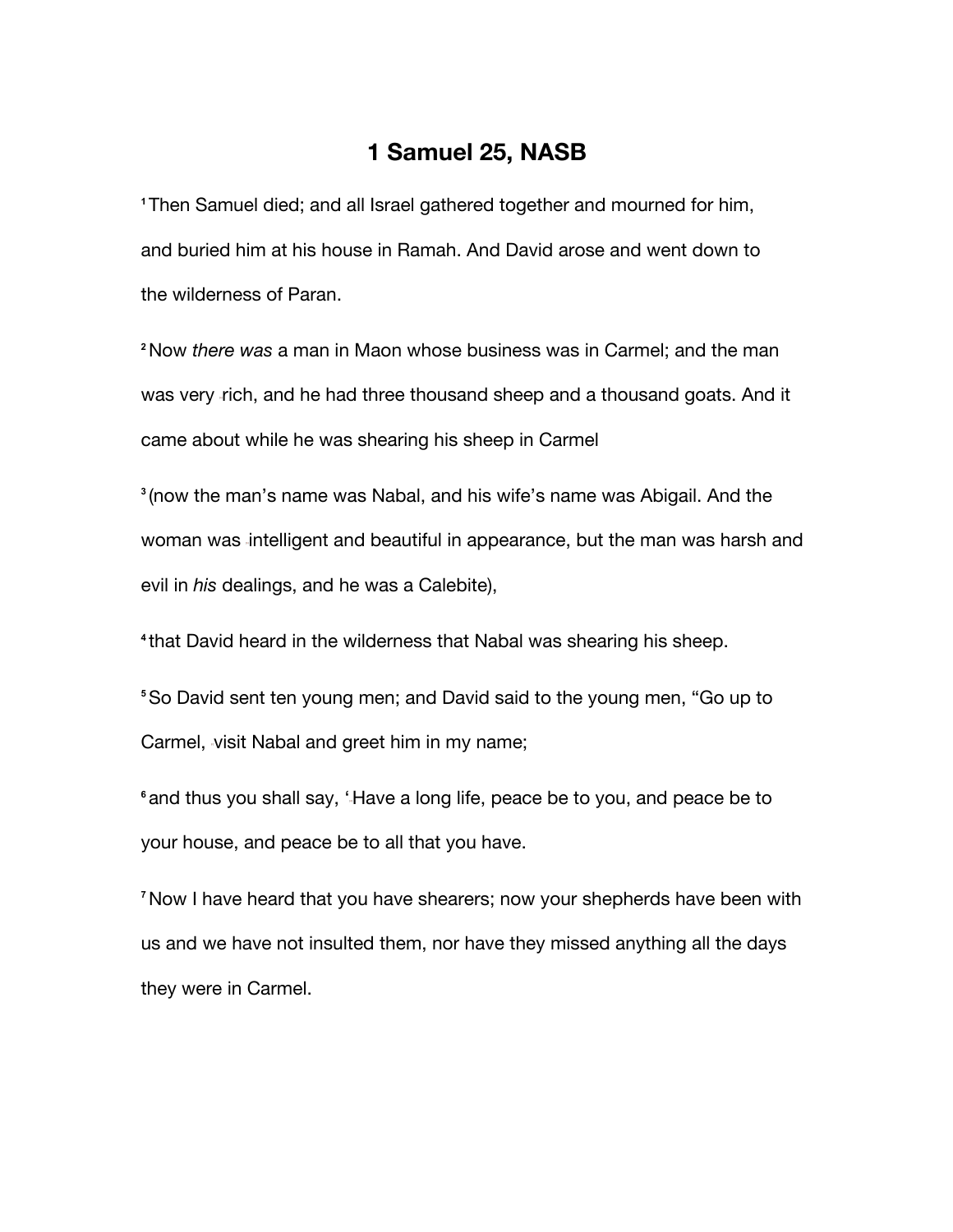**<sup>8</sup>**Ask your young men and they will tell you. Therefore let *my* young men find favor in your eyes, for we have come on a festive day. Please give whatever you find at hand to your servants and to your son David.'"

**<sup>9</sup>**When David's young men came, they spoke to Nabal according to all these words in David's name; then they waited.

**<sup>10</sup>**But Nabal answered David's servants and said, "Who is David? And who is the son of Jesse? There are many servants today who are each breaking away from his master.

**<sup>11</sup>**Shall I then take my bread and my water and my meat that I have slaughtered for my shearers, and give it to men whose origin I do not know?"

**<sup>12</sup>**So David's young men retraced their way and went back; and they came and told him according to all these words.

**<sup>13</sup>**David said to his men, "Each *of you* gird on his sword." So each man girded on his sword. And David also girded on his sword, and about four hundred men went up behind David while two hundred stayed with the baggage.

**<sup>14</sup>**But one of the young men told Abigail, Nabal's wife, saying, "Behold, David sent messengers from the wilderness to greet our master, and he scorned them. **<sup>15</sup>**Yet the men were very good to us, and we were not insulted, nor did we miss anything as long as we went about with them, while we were in the fields.

**<sup>16</sup>**They were a wall to us both by night and by day, all the time we were with them tending the sheep.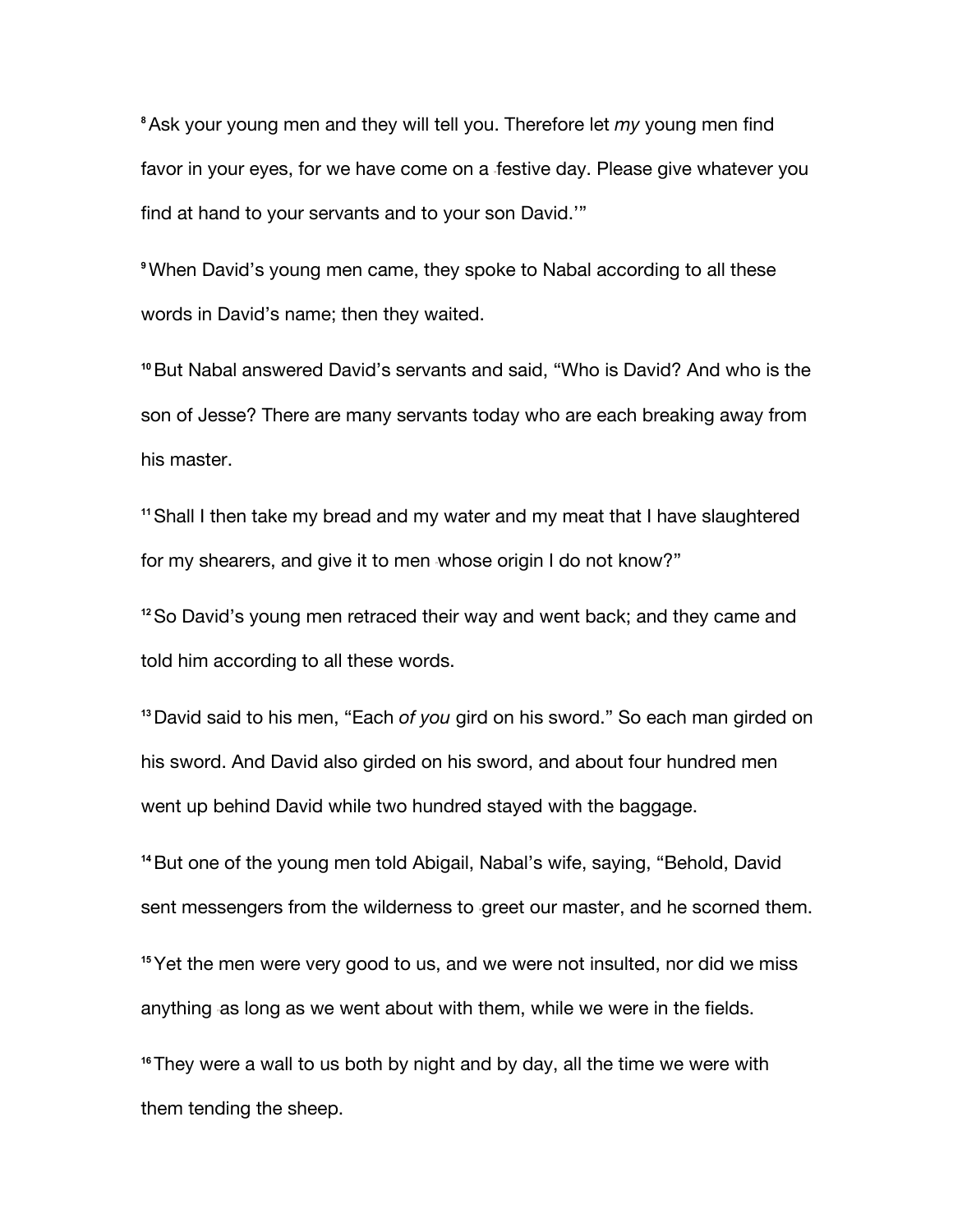<sup>17</sup> Now therefore, know and consider what you should do, for evil is plotted against our master and against all his household; and he is such a worthless man that no one can speak to him."

**<sup>18</sup>**Then Abigail hurried and took two hundred *loaves* of bread and two jugs of wine and five sheep already prepared and five measures of roasted grain and a hundred clusters of raisins and two hundred cakes of figs, and loaded *them* on donkeys.

**<sup>19</sup>**She said to her young men, "Go on before me; behold, I am coming after you." But she did not tell her husband Nabal.

**<sup>20</sup>** It came about as she was riding on her donkey and coming down by the hidden part of the mountain, that behold, David and his men were coming down toward her; so she met them.

**<sup>21</sup>**Now David had said, "Surely in vain I have guarded all that this *man* has in the wilderness, so that nothing was missed of all that belonged to him; and he has returned me evil for good.

**<sup>22</sup>**May God do so to the enemies of David, and more also, if by morning I leave as much as one male of any who belong to him."

**<sup>23</sup>**When Abigail saw David, she hurried and dismounted from her donkey, and fell on her face before David and bowed herself to the ground.

<sup>24</sup> She fell at his feet and said, "On me alone, my lord, be the blame. And please let your maidservant speak to you, and listen to the words of your maidservant.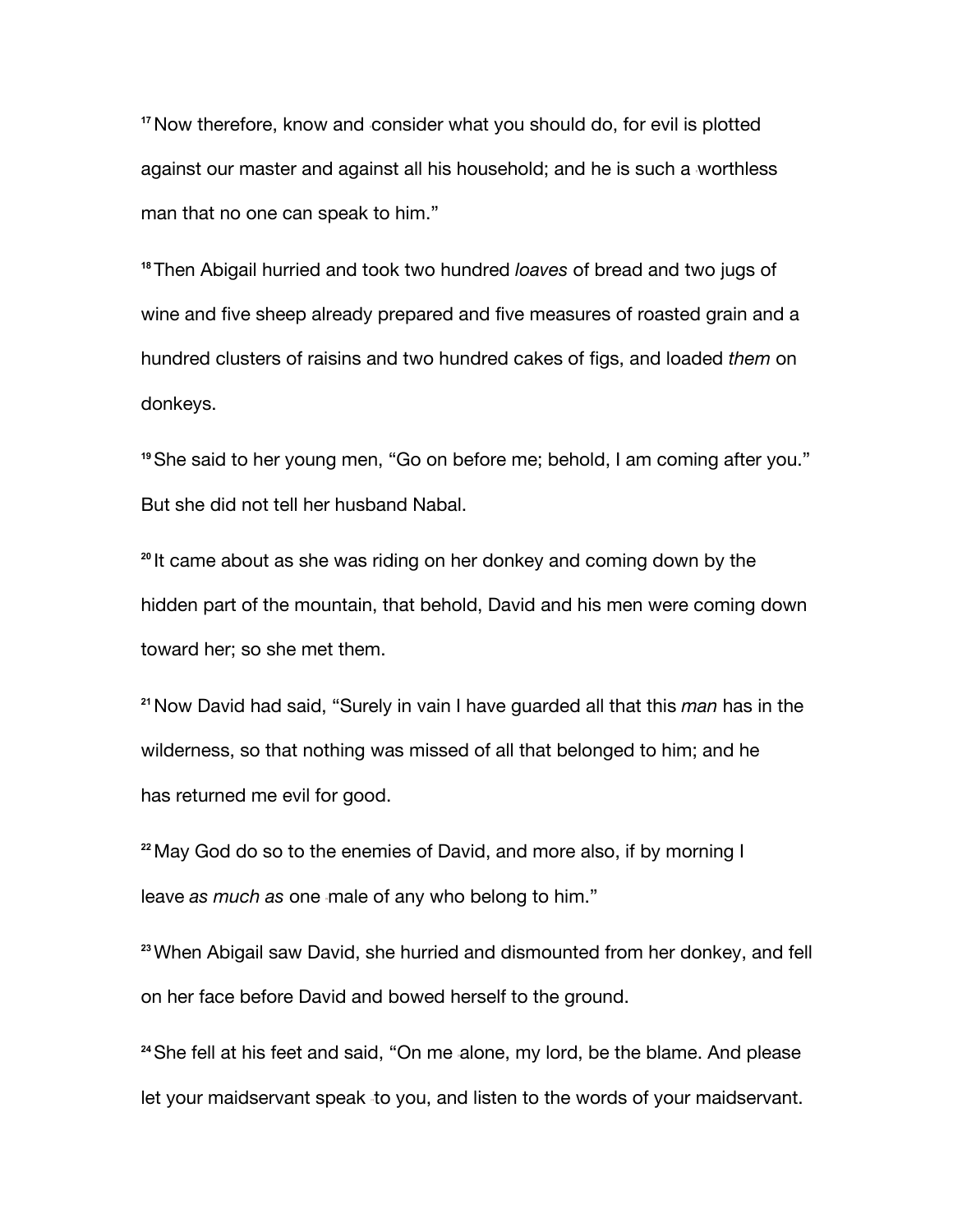<sup>25</sup> Please do not let my lord pay attention to this worthless man, Nabal, for as his name is, so is he. Nabal is his name and folly is with him; but I your maidservant did not see the young men of my lord whom you sent.

**<sup>26</sup>** "Now therefore, my lord, as the LORD lives, and as your soul lives, since the Lonphas restrained you from shedding blood, and from avenging yourself by your own hand, now then let your enemies and those who seek evil against my lord, be as Nabal.

<sup>27</sup> Now let this gift which your maidservant has brought to my lord be given to the young men who accompany my lord.

**<sup>28</sup>**Please forgive the transgression of your maidservant; for the LORD will certainly make for my lord an enduring house, because my lord is fighting the battles of the LORD, and evil will not be found in you all your days.

<sup>29</sup> Should anyone rise up to pursue you and to seek your life, then the life of my lord shall be bound in the bundle of the living with the LORD your God; but the lives of your enemies He will sling out as from the hollow of a sling.

**<sup>30</sup>**And when the LORD does for my lord according to all the good that He has spoken concerning you, and appoints you ruler over Israel,

<sup>31</sup> this will not cause grief or a troubled heart to my lord, both by having shed blood without cause and by my lord having avenged himself. When the LORDdeals well with my lord, then remember your maidservant."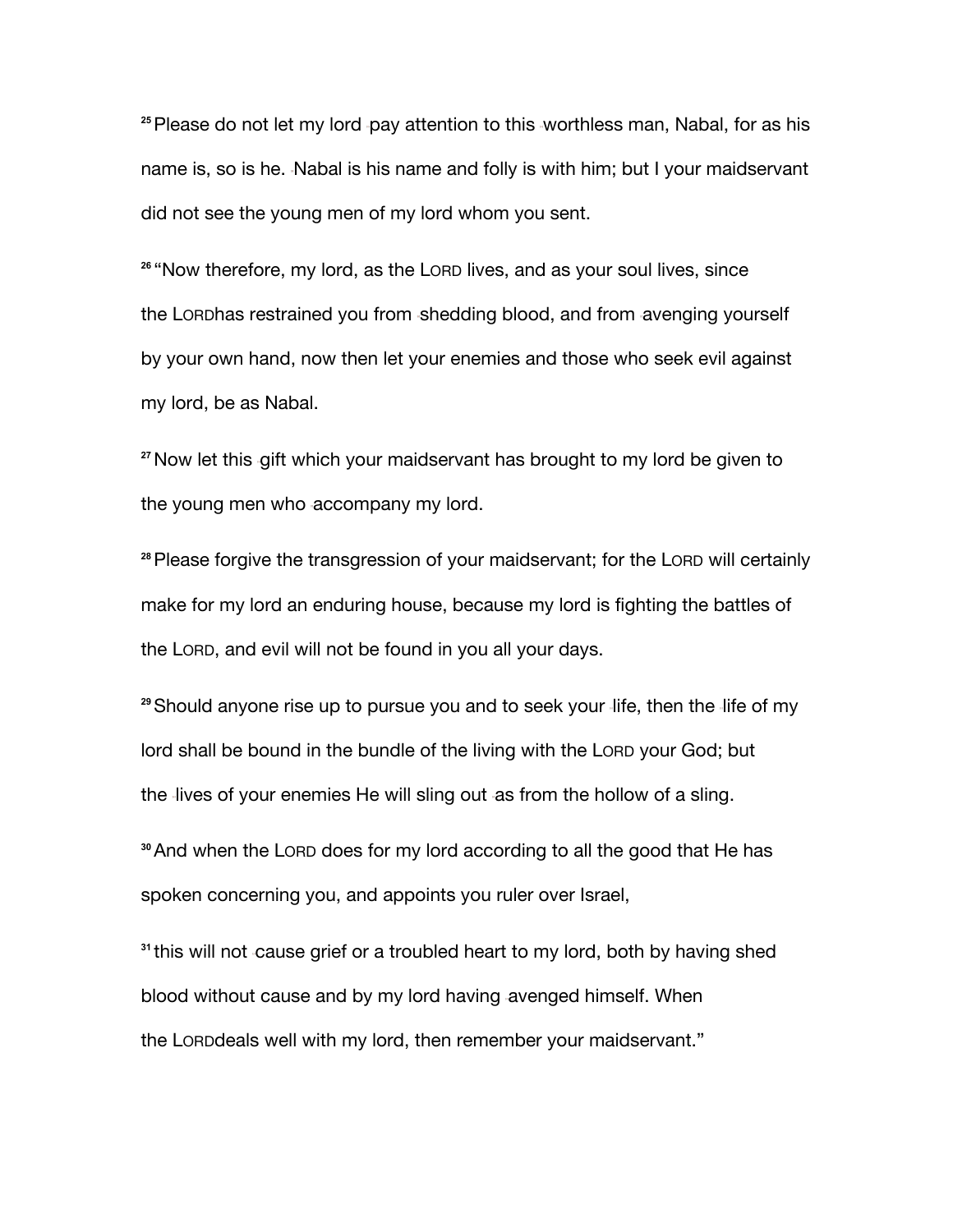**<sup>32</sup>**Then David said to Abigail, "Blessed be the LORD God of Israel, who sent you this day to meet me,

**<sup>33</sup>** and blessed be your discernment, and blessed be you, who have kept me this day from **bloodshed and from avenging myself by my own hand.** 

**<sup>34</sup>**Nevertheless, as the LORD God of Israel lives, who has restrained me from harming you, unless you had come quickly to meet me, surely there would not have been left to Nabal until the morning light as much as one male."

**<sup>35</sup>**So David received from her hand what she had brought him and said to her, "Go up to your house in peace. See, I have listened to you and granted your request."

**<sup>36</sup>**Then Abigail came to Nabal, and behold, he was holding a feast in his house, like the feast of a king. And Nabal's heart was merry within him, for he was very drunk; so she did not tell him anything at all until the morning light.

**<sup>37</sup>**But in the morning, when the wine had gone out of Nabal, his wife told him these things, and his heart died within him so that he became *as* a stone.

**<sup>38</sup>**About ten days later, the LORD struck Nabal and he died.

**<sup>39</sup>**When David heard that Nabal was dead, he said, "Blessed be the LORD, who has pleaded the cause of my reproach from the hand of Nabal and has kept back His servant from evil. The LORD has also returned the evildoing of Nabal on his own head." Then David sent a proposal to Abigail, to take her as his wife.